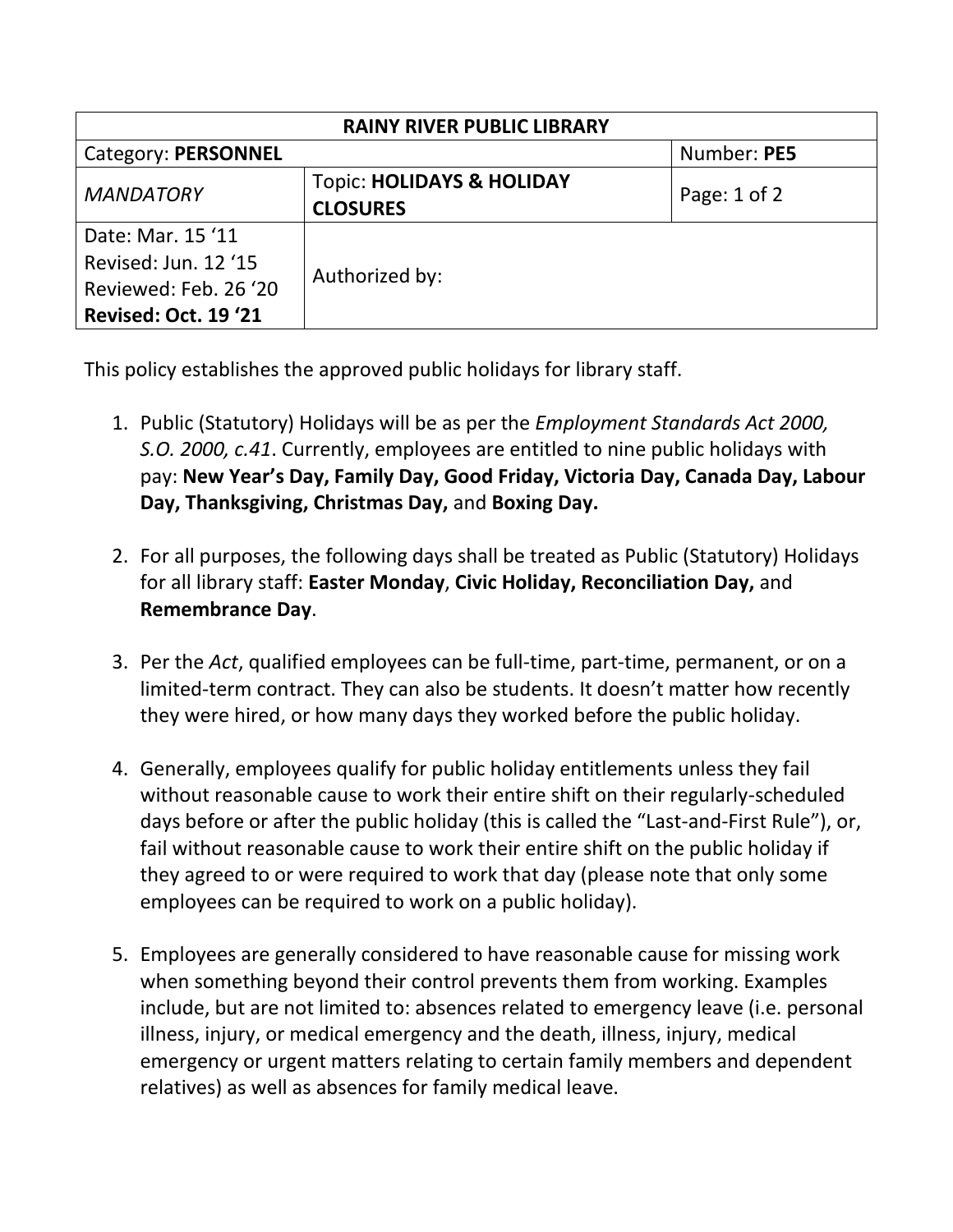| <b>RAINY RIVER PUBLIC LIBRARY</b>                                                                 |                                                         |                  |  |  |  |  |
|---------------------------------------------------------------------------------------------------|---------------------------------------------------------|------------------|--|--|--|--|
| <b>Category: PERSONNEL</b>                                                                        | Number: PE5                                             |                  |  |  |  |  |
| <b>MANDATORY</b>                                                                                  | <b>Topic: HOLIDAYS &amp; HOLIDAY</b><br><b>CLOSURES</b> | Page: $2$ of $2$ |  |  |  |  |
| Date: Mar. 15 '11<br>Revised: Jun. 12 '15<br>Reviewed: Feb. 26 '20<br><b>Revised: Oct. 19 '21</b> | Authorized by:                                          |                  |  |  |  |  |

- 6. Employees are responsible for showing that they had a reasonable cause for staying away from work. If they can do so, they still qualify for public holiday entitlements.
- 7. Employees who qualify are entitled to take these days off work and be paid public holiday pay. Alternatively, they can agree in writing to work on the holiday and they will be paid their regular rate for hours worked on the holiday, plus they will receive another day off (called a substitute holiday) with public holiday pay. If the employee has earned a substitute day off with public holiday pay, the public holiday pay calculation is done with respect to the four work weeks before the work week in which the substitute day off falls.
- 8. The CEO will calculate holiday pay in accordance with provincial law.
- 9. The Library shall operate on the timetable shown in Schedule A to this policy during the Christmas/New Year's holidays.